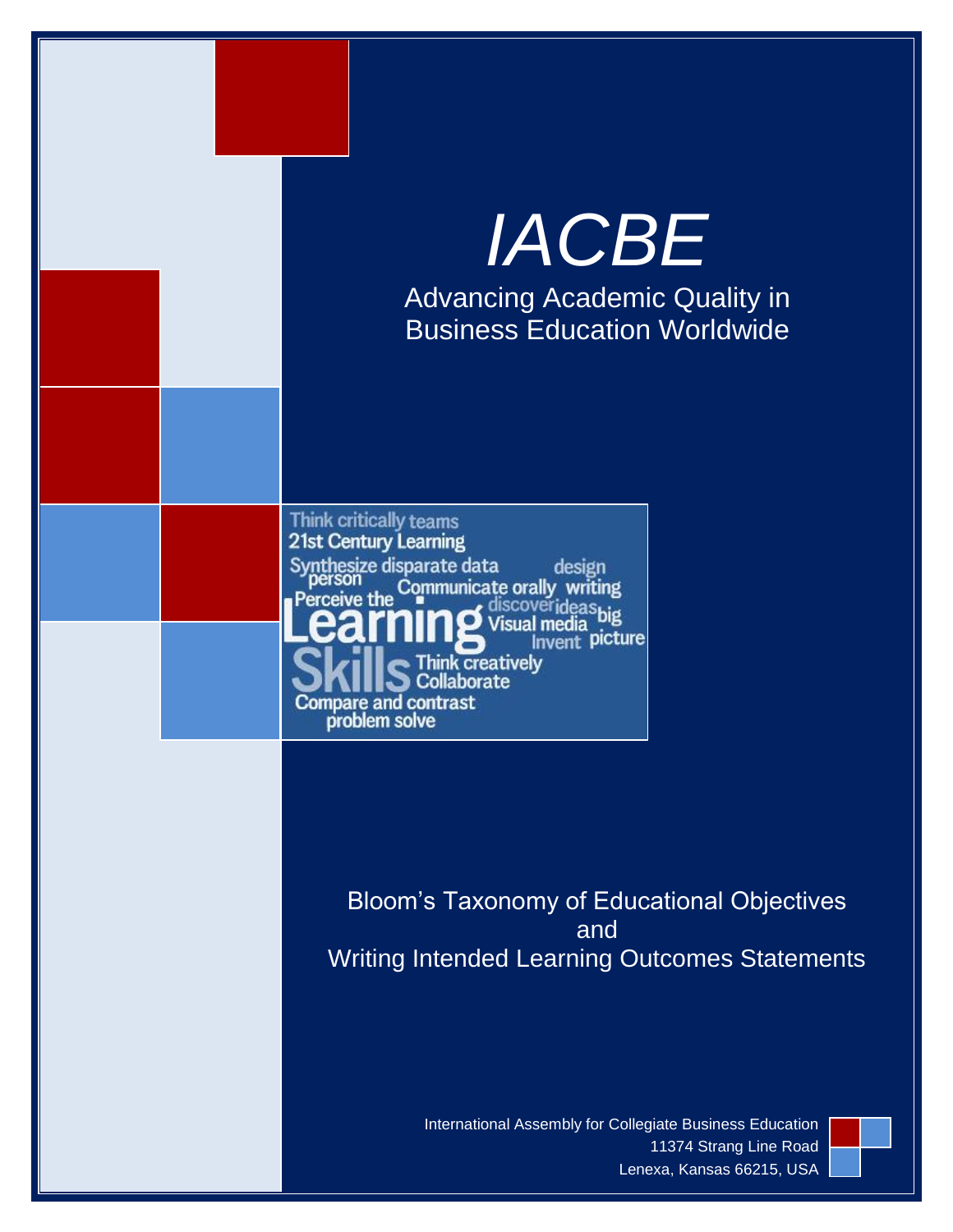

# <span id="page-1-0"></span>**PREFACE**

This handbook describes Bloom's Taxonomy of Educational Objectives and contains guidelines for writing intended student learning outcomes for business programs.

The handbook is organized into the following sections:

- **Introduction**: This section summarizes the initial development of Bloom's classification framework for educational goals and objectives.
- **The Original Taxonomy of the Cognitive Domain**: This section describes Bloom's 1956 original taxonomy of educational objectives in the cognitive domain along with sample verbs for use in writing intended learning outcomes for each cognitive level of learning.
- **The Revised Bloom's Taxonomy**: This section describes the 2001 revision of the taxonomy along with sample verbs for use in writing intended learning outcomes for each cognitive level in the revised taxonomy.
- **Why Use Bloom's Taxonomy?**: This section provides several reasons for using Bloom's Taxonomy of Educational Objectives in guiding teaching and learning.
- **Writing Intended Student Learning Outcomes Statements**: This section contains guidelines for writing clear and effective statements of intended student learning outcomes.

© 2014-2016 by the International Assembly for Collegiate Business Education | Lenexa, Kansas | USA

Bloom's Taxonomy of Educational Objectives and Writing Intended Learning Outcomes Statements i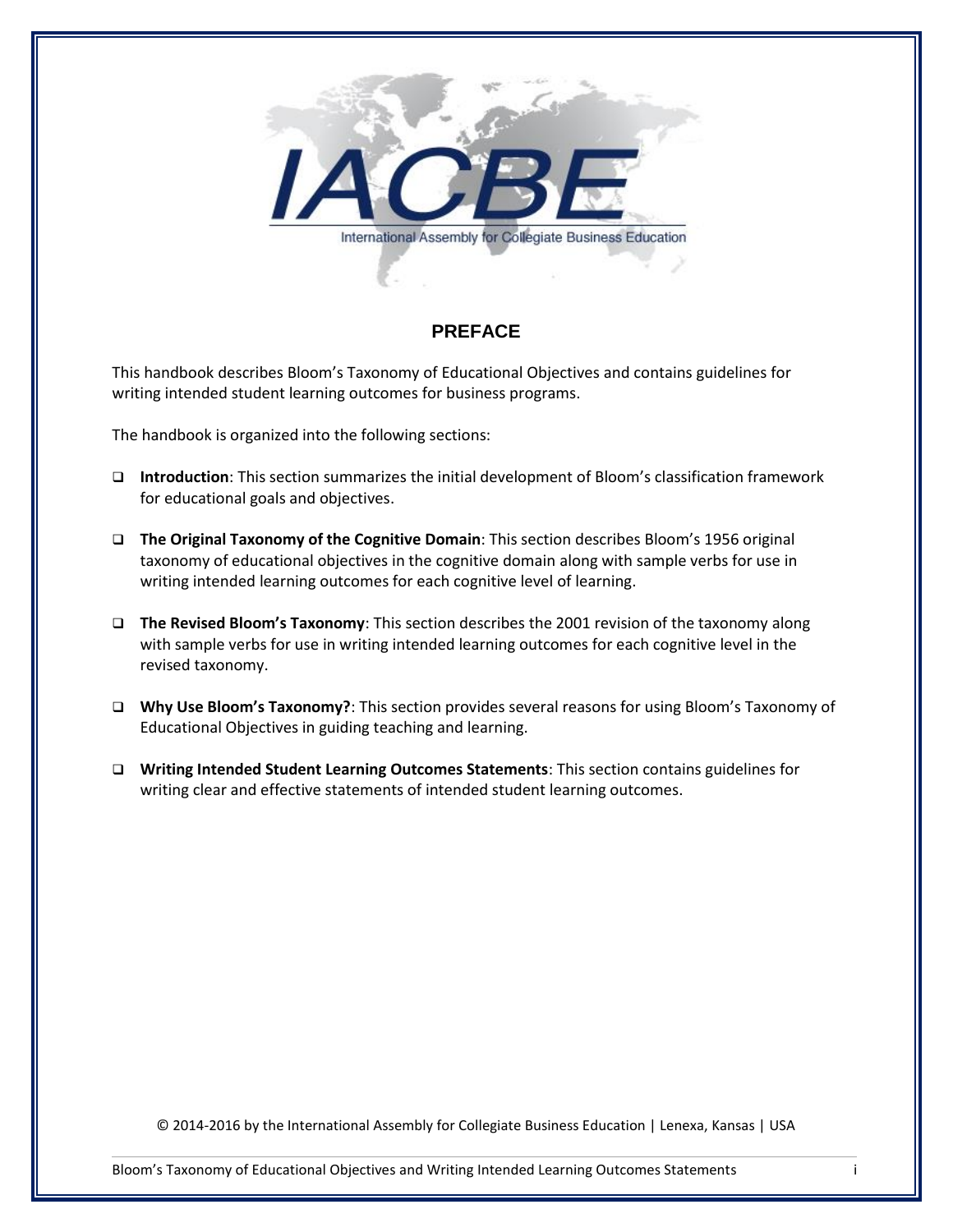# **TABLE OF CONTENTS**

<span id="page-2-0"></span>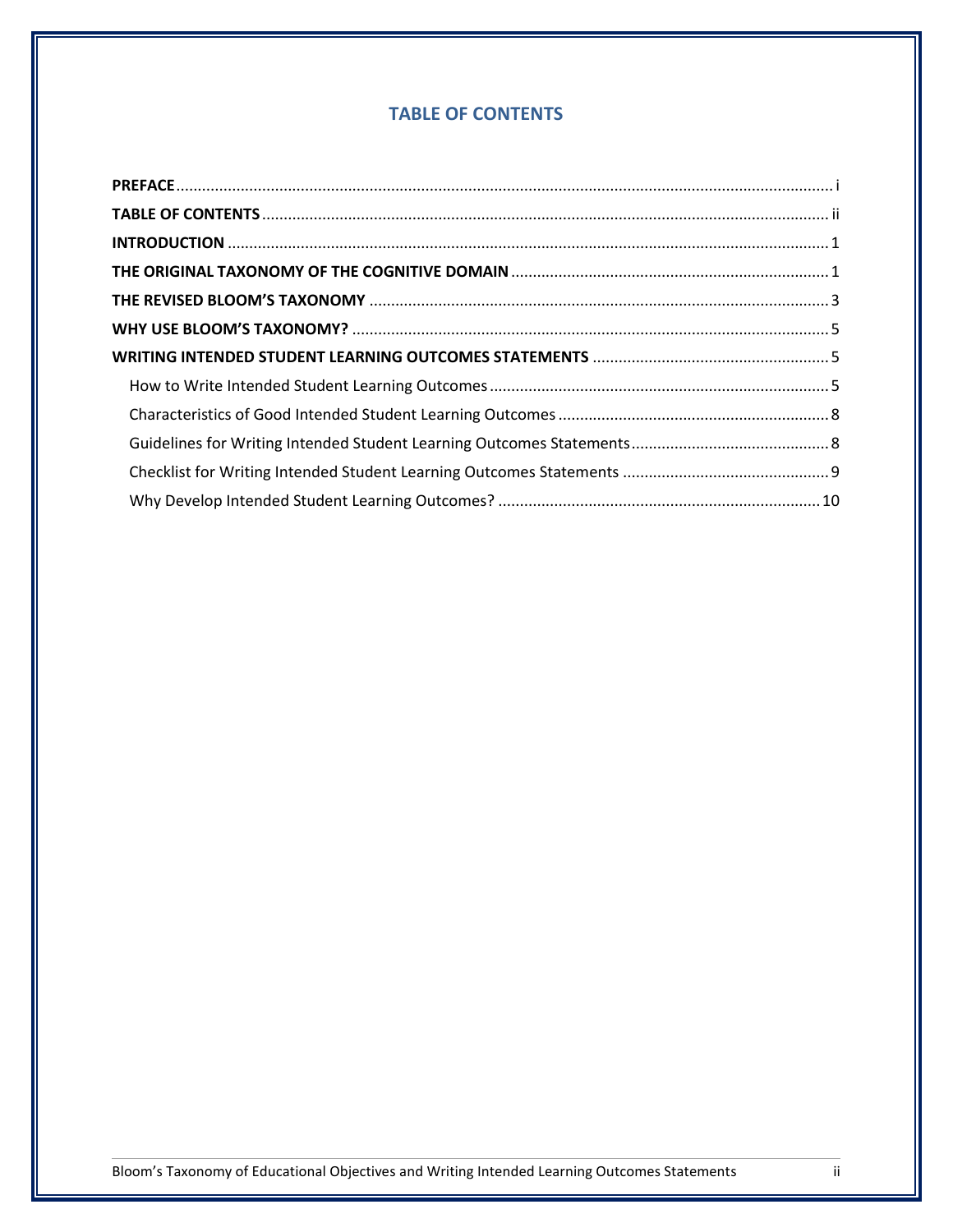## <span id="page-3-0"></span>**INTRODUCTION**

In 1956, Benjamin Bloom along with a group of like-minded educators developed a framework for classifying educational goals and objectives into a hierarchical structure representing different forms and levels of learning. This framework was published as Bloom's Taxonomy of Educational Objectives and consisted of the following three domains:

- **The Cognitive Domain** knowledge-based domain, consisting of six levels, encompassing intellectual or thinking skills
- **The Affective Domain** attitudinal-based domain, consisting of five levels, encompassing attitudes and values
- **The Psychomotor Domain** skills-based domain, consisting of six levels, encompassing physical skills or the performance of actions

Each of these three domains consists of a multi-tiered, hierarchical structure for classifying learning according to increasing levels of complexity. In this hierarchical framework, each level of learning is a prerequisite for the next level, i.e., mastery of a given level of learning requires mastery of the previous levels. Consequently, the taxonomy naturally leads to classifications of lower- and higher-order learning.

In higher education, the cognitive domain has been the principal focus for developing educational goals and objectives while the affective and psychomotor domains have received less attention. Bloom's taxonomy has stood the test of time, has been used by generations of curriculum planners and college and university professors, and has become the standard for developing frameworks for learning, teaching, and assessment.

#### <span id="page-3-1"></span>**THE ORIGINAL TAXONOMY OF THE COGNITIVE DOMAIN**

Bloom's original 1956 Taxonomy of Educational Objectives identified the following levels of cognitive learning (arranged from lower-order to higher-order levels of learning):

- **Knowledge** The remembering of previously learned material; this involves the recall of a wide range of material, from specific facts to complete theories.
- **Comprehension** The ability to grasp the meaning of previously-learned material; this may be demonstrated by translating material from one form to another, interpreting material (explaining or summarizing), or by predicting consequences or effects.
- **Application** The ability to use learned material in new and concrete situations; this may include the application of rules, methods, concepts, principles, laws, and theories.
- **Analysis** The ability to break down material into its component parts so that its organizational structure may be understood; this may include the identification of the parts, analysis of the relationships between parts, and recognition of the organizational principles involved.
- **Synthesis** The ability to put parts together to form a new whole; this may involve the production of a unique communication (thesis or speech), a plan of operations (research proposal), or a set of abstract relations (scheme for classifying information).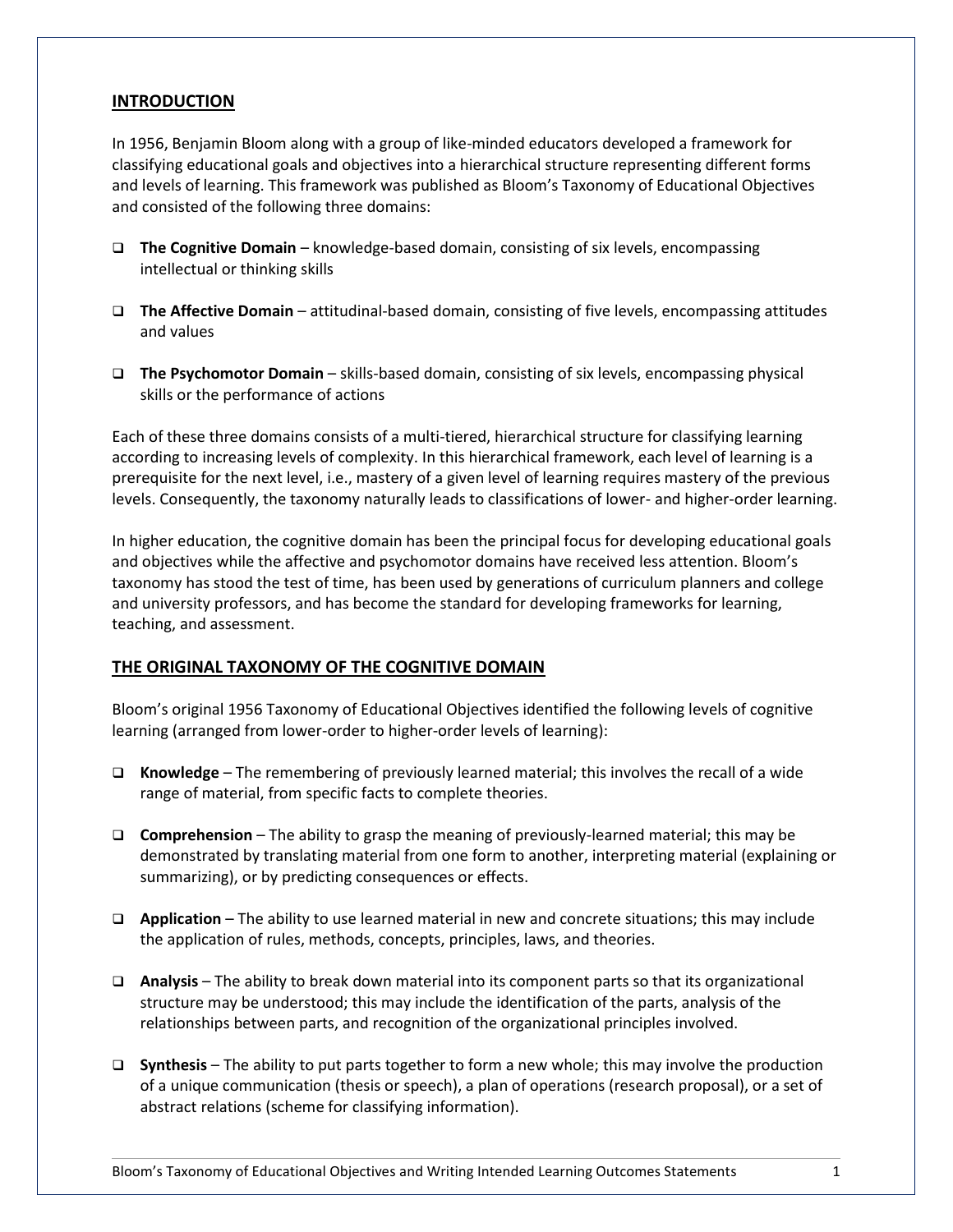**Evaluation** – The ability to judge the value of material for a given purpose; the judgments are to be based on definite internal and/or external criteria.

For each level in each domain, Bloom identified a list of suitable verbs for describing that level in written objectives. For each level in the cognitive domain, the following table provides a list of sample verbs to use in writing intended student learning outcomes that are appropriate for that cognitive level of learning. In the table, the learning levels are arranged from lower-order learning to higher-order learning.

|                        |               |                 | <b>Bloom's Original Taxonomy of the Cognitive Domain</b>          |                 |              |
|------------------------|---------------|-----------------|-------------------------------------------------------------------|-----------------|--------------|
| <b>Cognitive Level</b> |               |                 | Sample Verbs to Use in Writing Intended Student Learning Outcomes |                 |              |
| <b>Knowledge</b>       | Acquire       | Find            | Locate                                                            | Quote           | Reproduce    |
|                        | Choose        | Group           | Match                                                             | Recall          | Select       |
|                        | Count         | Identify        | Memorize                                                          | Recite          | <b>State</b> |
|                        | Define        | Indicate        | Name                                                              | Recognize       | Tabulate     |
|                        | Distinguish   | Label           | Outline                                                           | Record          | Trace        |
|                        | Fill-in       | List            | Point                                                             | Repeat          | Underline    |
| <b>Comprehension</b>   | Associate     | Define          | Fill in                                                           | Outline         | Retell       |
|                        | Change        | Differentiate   | Find                                                              | Paraphrase      | Reword       |
|                        | Classify      | <b>Discuss</b>  | Generalize                                                        | Predict         | Rewrite      |
|                        | Conclude      | Distinguish     | Give examples                                                     | Prepare         | Restate      |
|                        | Compare       | Estimate        | Group                                                             | Put in order    | Show         |
|                        | Contrast      | Expand          | Infer                                                             | Rearrange       | Simplify     |
|                        | Convert       | Explain         | Illustrate                                                        | Recognize       | Suggest      |
|                        | Demonstrate   | <b>Express</b>  | Interpolate                                                       | Reorder         | Summarize    |
|                        | Describe      | Extend          | Interpret                                                         | Reorganize      | Transform    |
|                        | Determine     | Extrapolate     | Measure                                                           | Represent       | Translate    |
| <b>Application</b>     | Apply         | Determine       | Generalize                                                        | Organize        | Put together |
|                        | Calculate     | Develop         | Graph                                                             | Participate     | Record       |
|                        | Choose        | Discover        | Illustrate                                                        | Perform         | Relate       |
|                        | Classify      | <b>Discuss</b>  | Interpret                                                         | Plan            | Restructure  |
|                        | Collect       | Distinguish     | Interview                                                         | Practice        | Select       |
|                        | information   | Employ          | Investigate                                                       | Predict         | Show         |
|                        | Compute       | Estimate        | Locate                                                            | Prepare         | Solve        |
|                        | Construct     | Examine         | Make                                                              | Present         | <b>Track</b> |
|                        | Convert       | Expand          | Manipulate                                                        | Produce         | Transfer     |
|                        | Differentiate | Experiment      | Model                                                             | Prove           | Translate    |
|                        | Demonstrate   | Express in a    | Modify                                                            | Put into action | <b>Use</b>   |
|                        | <b>Derive</b> | discussion      | Operate                                                           | Put to use      | Utilize      |
| <b>Analysis</b>        | Analyze       | Detect          | Draw                                                              | Infer           | Select       |
|                        | Categorize    | Determine       | conclusions                                                       | Inspect         | Separate     |
|                        | Classify      | Diagram         | Examine                                                           | Order           | Simplify     |
|                        | Compare       | Differentiate   | Formulate                                                         | Outline         | Sort         |
|                        | Contrast      | <b>Discover</b> | Generalize                                                        | Point out       | Subdivide    |
|                        | Criticize     | Discriminate    | Group                                                             | Recognize       | Take apart   |
|                        | Debate        | Distinguish     | Identify (parts)                                                  | Relate          | Transform    |
|                        | Deduce        | Divide          | Illustrate                                                        | Search          | Uncover      |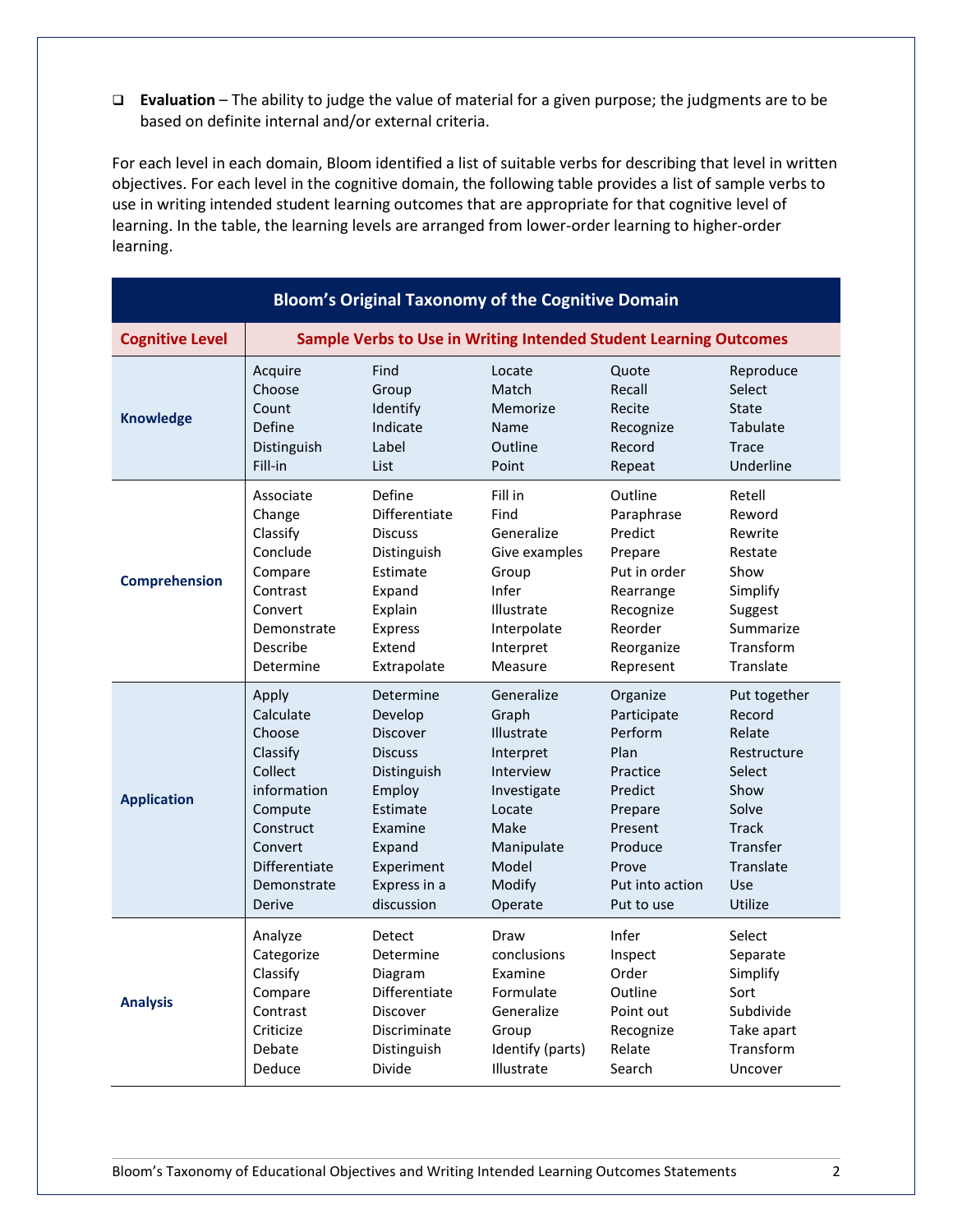| <b>Bloom's Original Taxonomy of the Cognitive Domain</b> |              |                                                                   |              |                |             |
|----------------------------------------------------------|--------------|-------------------------------------------------------------------|--------------|----------------|-------------|
| <b>Cognitive Level</b>                                   |              | Sample Verbs to Use in Writing Intended Student Learning Outcomes |              |                |             |
| <b>Synthesis</b>                                         | Arrange      | Deduce                                                            | Generate     | <b>Predict</b> | Reorganize  |
|                                                          | <b>Blend</b> | Derive                                                            | Imagine      | Prepare        | Revise      |
|                                                          | <b>Build</b> | Design                                                            | Integrate    | Prescribe      | Rewrite     |
|                                                          | Categorize   | Devise                                                            | Invent       | Present (an    | Specify     |
|                                                          | Combine      | Develop                                                           | Make up      | original work) | Suppose     |
|                                                          | Compile      | <b>Document</b>                                                   | Modify       | Produce        | Summarize   |
|                                                          | Compose      | Explain                                                           | Originate    | Propose        | Synthesize  |
|                                                          | Constitute   | Form                                                              | Organize     | Rearrange      | Tell        |
|                                                          | Construct    | Formulate                                                         | Perform      | Reconstruct    | Transmit    |
|                                                          | Create       | Generalize                                                        | Plan         | Relate         | Write       |
| <b>Evaluation</b>                                        | Appraise     | Consider                                                          | Determine    | Justify        | Select      |
|                                                          | Argue        | Contrast                                                          | Discriminate | Measure        | Standardize |
|                                                          | Assess       | Criticize                                                         | Distinguish  | Rank           | Summarize   |
|                                                          | Award        | Critique                                                          | Fvaluate     | Rate           | Support     |
|                                                          | Choose       | Decide                                                            | Grade        | Recommend      | <b>Test</b> |
|                                                          | Compare      | Defend                                                            | Interpret    | Relate         | Validate    |
|                                                          | Conclude     | Describe                                                          | Judge        | Score          | Verify      |

# <span id="page-5-0"></span>**THE REVISED BLOOM'S TAXONOMY**

In 2001, a former student of Bloom's, Lorin Anderson, and a group of cognitive psychologists, curriculum theorists and instructional researchers, and testing and assessment specialists published a revision of Bloom's Taxonomy entitled A Taxonomy for Teaching, Learning, and Assessment. The revision updates the taxonomy for the 21st century, and includes significant changes in terminology and structure. In the revised framework, 'action words' or verbs, instead of nouns, are used to label the six cognitive levels, three of the cognitive levels are renamed, and the top two higher-order cognitive levels are interchanged. The result is a more dynamic model for classifying the intellectual processes used by learners in acquiring and using knowledge.

The revised taxonomy identifies the following new levels of cognitive learning (arranged from lowerorder to higher-order levels of learning):

- **Remembering** Retrieving, recognizing, and recalling relevant knowledge from long-term memory
- **Understanding** Constructing meaning from oral, written, and graphic messages through interpreting, exemplifying, classifying, summarizing, inferring, comparing, and explaining
- **Applying** Using information in new ways; carrying out or using a procedure or process through executing or implementing
- **Analyzing** Breaking material into constituent parts; determining how the parts relate to one another and to an overall structure or purpose through differentiating, organizing, and attributing
- **Evaluating** Making judgments based on criteria and standards through checking and critiquing; defending concepts and ideas
- **Creating** Putting elements together to form a coherent or functional whole; reorganizing elements into a new pattern or structure through generating, planning, or producing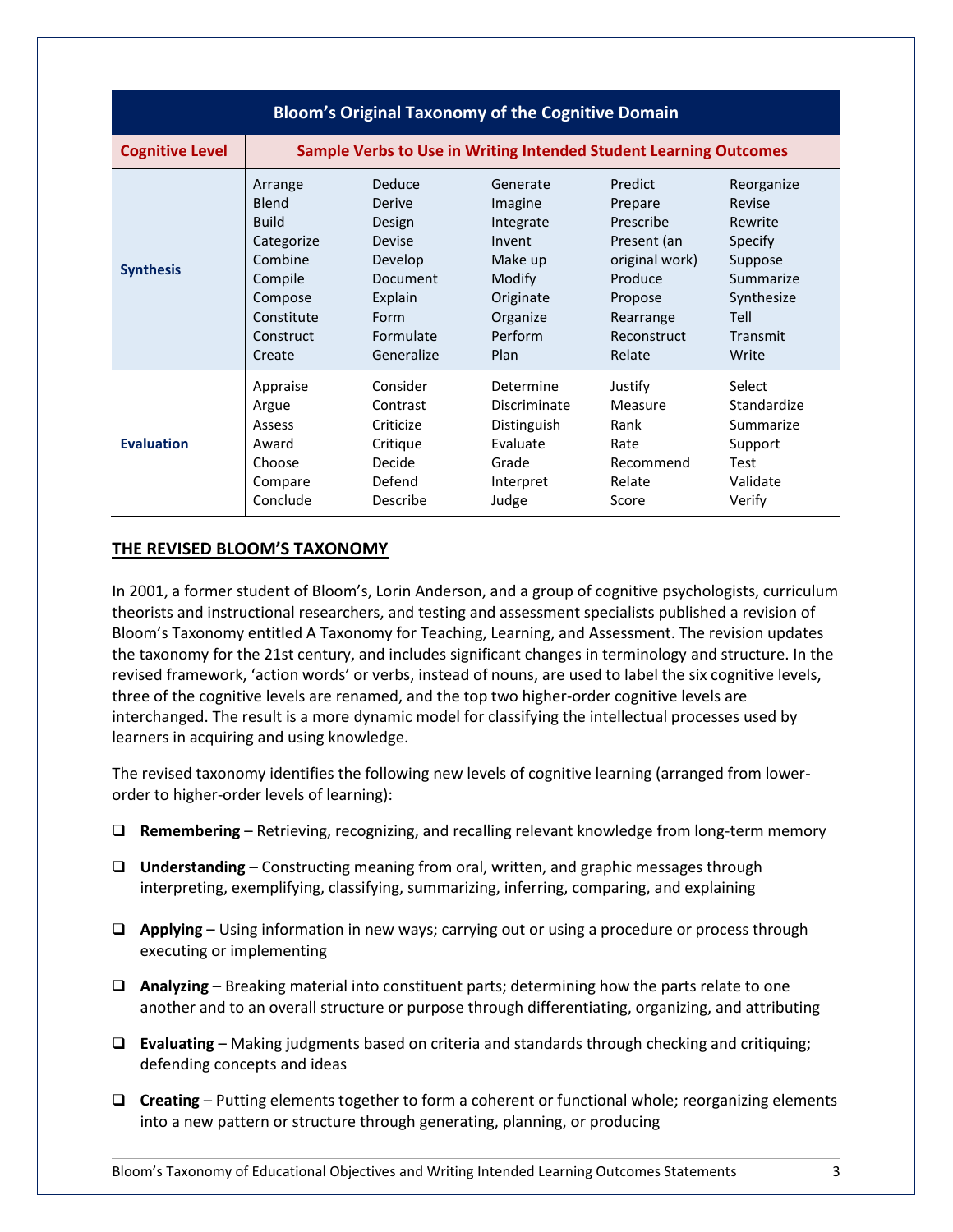The graphic below illustrates the differences between Bloom's original taxonomy and the 2011 revised taxonomy:



# **Changes in Bloom's Taxonomy of Educational Objectives**

As was the case in the original taxonomy, we can identify a list of suitable verbs for describing the new cognitive levels in written objectives. For each new cognitive level in the revised taxonomy, the following table provides a list of sample verbs to use in writing intended student learning outcomes that are appropriate for that cognitive level of learning. In the table, the learning levels are arranged from lower-order learning to higher-order learning.

| <b>Revised Bloom's Taxonomy of the Cognitive Domain</b> |                                                                   |                |                |             |             |
|---------------------------------------------------------|-------------------------------------------------------------------|----------------|----------------|-------------|-------------|
| <b>Cognitive Level</b>                                  | Sample Verbs to Use in Writing Intended Student Learning Outcomes |                |                |             |             |
| <b>Remembering</b>                                      | Articulate                                                        | Duplicate      | <b>List</b>    | Recall      | Reproduce   |
|                                                         | Define                                                            | Identify       | Name           | Recognize   | Tell        |
| <b>Understanding</b>                                    | Calculate                                                         | Conclude       | Exemplify      | Interpret   | Predict     |
|                                                         | Categorize                                                        | Contrast       | Expand         | Locate      | Report      |
|                                                         | Clarify                                                           | Describe       | Explain        | Match       | Restate     |
|                                                         | Classify                                                          | <b>Discuss</b> | Illustrate     | Outline     | Summarize   |
|                                                         | Compare                                                           | Distinguish    | Infer          | Paraphrase  | Translate   |
| <b>Applying</b>                                         | Carry out                                                         | Demonstrate    | Illustrate     | Practice    | Use         |
|                                                         | Classify                                                          | Execute        | Implement      | Solve       | Utilize     |
| <b>Analyzing</b>                                        | Appraise                                                          | Deconstruct    | Distinguish    | Integrate   | Select      |
|                                                         | Attribute                                                         | Detect         | Examine        | Organize    | Sequence    |
|                                                         | Compare                                                           | Differentiate  | Formulate      | Parse       | Structure   |
|                                                         | Contrast                                                          | Discriminate   | Infer          | Relate      | <b>Test</b> |
| <b>Evaluating</b>                                       | Appraise                                                          | Critique       | <b>Dispute</b> | Prioritize  | Select      |
|                                                         | Check                                                             | Defend         | Judge          | Rate        | Support     |
|                                                         | Coordinate                                                        | <b>Detect</b>  | Monitor        | Reconstruct | Verify      |
| <b>Creating</b>                                         | Change                                                            | Compose        | Design         | Hypothesize | Plan        |
|                                                         | Combine                                                           | Construct      | Formulate      | Improve     | Predict     |
|                                                         | Compile                                                           | Create         | Generate       | Invent      | Produce     |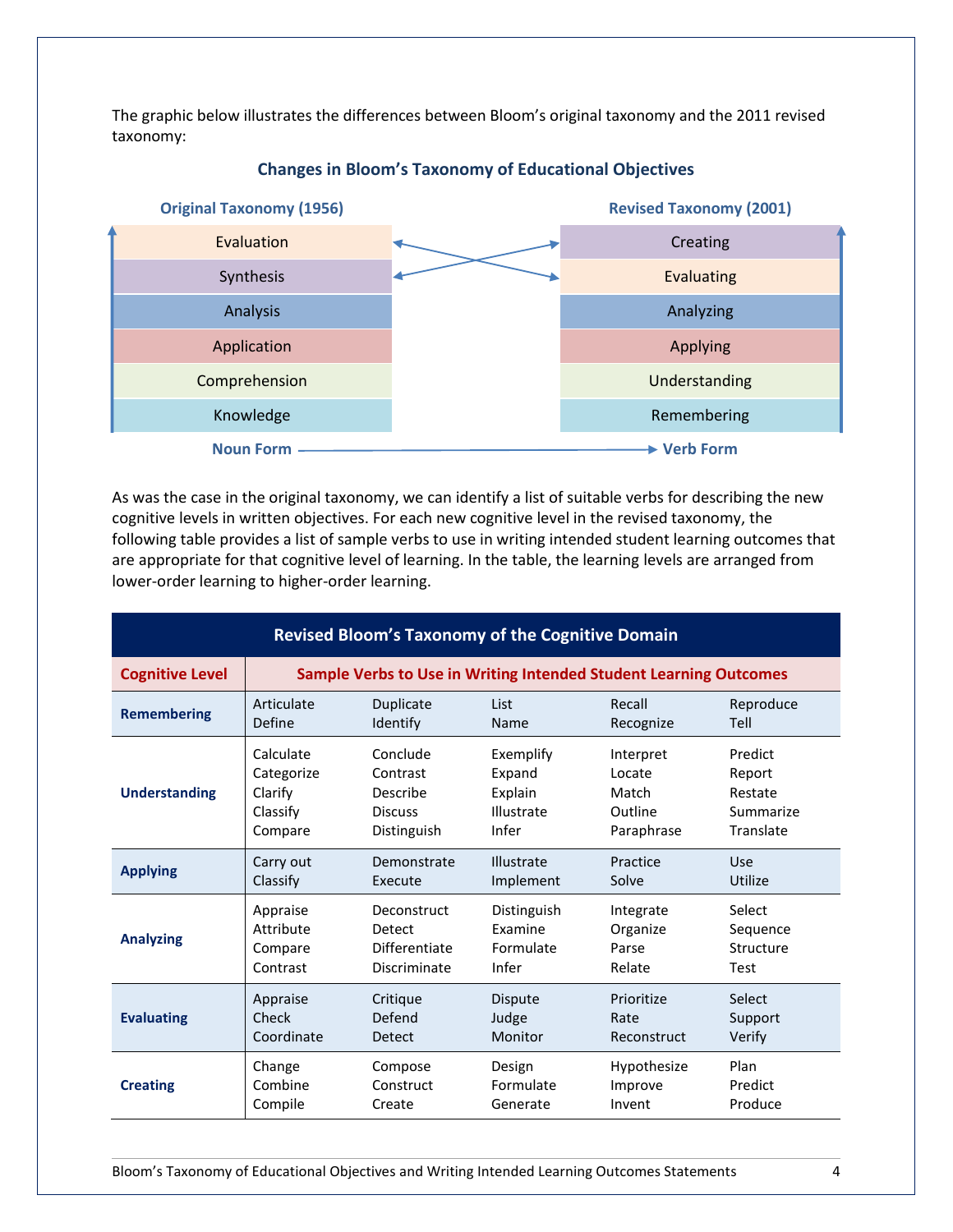# <span id="page-7-0"></span>**WHY USE BLOOM'S TAXONOMY?**

The answer to this question is multi-faceted and lies in the fact that Bloom's framework provided one of the first systematic and easy-to-understand classifications of thinking and learning. Bloom's Taxonomy provides a clear and robust tool for guiding the development of teaching and learning.

Some of the reasons for employing Bloom's Taxonomy include:

- Accurately measuring students' abilities requires an understanding of the different levels of cognition that are critical for learning.
- Developing intended student learning outcomes according to Bloom's Taxonomy helps students understand what is expected of them.
- Using Bloom's Taxonomy to develop intended student learning outcomes helps professors to plan and deliver appropriate instruction.
- Developing intended student learning outcomes using Bloom's Taxonomy helps faculty to design and implement appropriate assessment tasks, measures, and instruments.
- Having intended student learning outcomes based on Bloom's Taxonomy helps to ensure that instruction and assessment are appropriately aligned with the intended outcomes.

# <span id="page-7-1"></span>**WRITING INTENDED STUDENT LEARNING OUTCOMES STATEMENTS**

Intended student learning outcomes are statements that describe the desired learning that students should have acquired and should be able to demonstrate at the end of a program of study. They identify what students should know and be able to do as a result of completing their particular degree programs. Consequently, statements of intended learning outcomes should clearly articulate the intended knowledge, skills, abilities, and competencies that characterize the essential learning required of a graduate of a program of study.

#### <span id="page-7-2"></span>How to Write Intended Student Learning Outcomes

Statements of intended student learning outcomes specify both an observable action on the part of the student and the object of that action. In addition, they also may include criteria for acceptable performance and/or other modifiers of the action or object of the action.

Consequently, in writing intended student learning outcomes, it may be useful to begin each learning outcome statement with "Students will be able to...," followed by an appropriate verb relating to the desired action or performance associated with the intended cognitive level (e.g., using Bloom's taxonomy and the sample verbs above), and ending with the object of the statement describing the business or business-related learning that students are expected to demonstrate through the action or performance. In addition, learning outcomes statements may also include modifiers that specify standards, conditions, or criteria for acceptable performance or that further clarify or elaborate on the targeted business or business-related learning.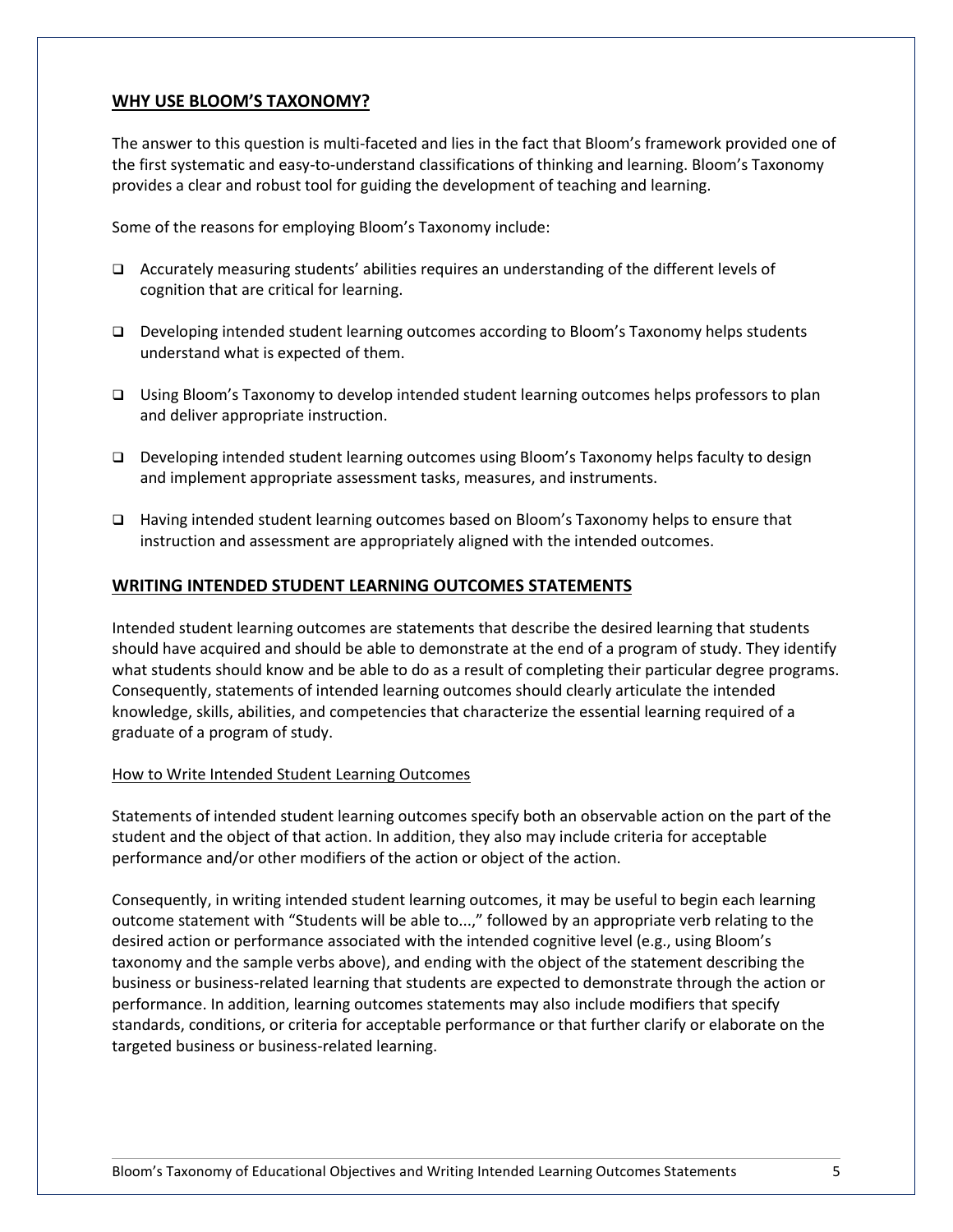**Note**: The verb that is chosen for intended learning outcomes statements will help to focus on exactly what is to be assessed and to identify the appropriate tools, instruments, and metrics that can be used to assess the extent of the intended learning.

## *General Structure of Intended Student Learning Outcomes*

Alternative formats for intended learning outcomes statements:

- 1. **Students will be able to** + **verb** (desired action or performance) + **object** (business or businessrelated learning) + **optional modifiers** (performance criteria/conditions or targeted learning descriptors).
- 2. **Students will be able to** + **verb** (desired action or performance) + **optional modifiers** (performance criteria/conditions or targeted learning descriptors) + **object** (business or business-related learning).

#### *Examples*

**1. Students will be able to identify the principal concepts and theories in the functional areas of business**.

In this example:

- We begin with the suggested phrase "**Students will be able to**..."
- $\Box$  **Verb** = identify
- **Bloom Level** = remembering
- **Object** = the principal concepts and theories in the functional areas of business
- **Modifiers** = none
- **2. Students will be able to integrate legal and ethical principles in business into responsible leadership decisions.**

In this example:

- We begin with the suggested phrase "**Students will be able to**..."
- **Verb** = integrate
- **Bloom Level** = analyzing
- **Object** = legal and ethical principles in business
- **Modifier** = into responsible leadership decisions
- **3. Students will be able to formulate innovative management strategies using a triple-bottom-line approach.**

In this example:

- We begin with the suggested phrase "**Students will be able to**..."
- **Verb** = formulate
- **Bloom Level** = creating
- **Object** = innovative management strategies
- **Modifier** = using a triple-bottom-line approach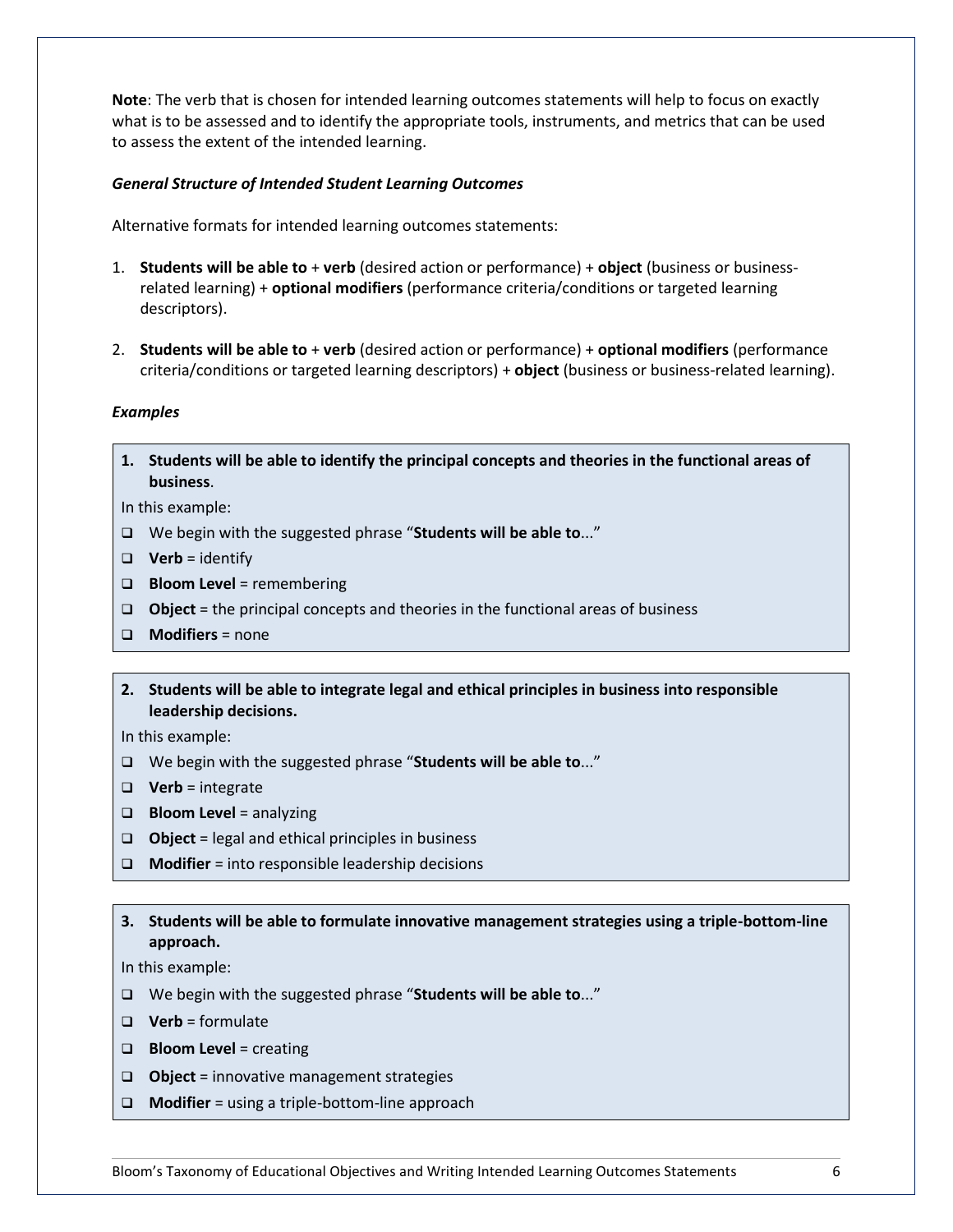|        | 4. Students will be able to explain in the context of strategic planning and decision making the<br>intercultural dimensions of management. |
|--------|---------------------------------------------------------------------------------------------------------------------------------------------|
|        | In this example:                                                                                                                            |
| $\Box$ | We begin with the suggested phrase "Students will be able to"                                                                               |
| □      | <b>Verb</b> = explain                                                                                                                       |
| $\Box$ | <b>Bloom Level</b> = understanding                                                                                                          |
| $\Box$ | <b>Modifier</b> $=$ in the context of strategic planning and decision making                                                                |
| $\Box$ | <b>Object</b> = the intercultural dimensions of management                                                                                  |
|        |                                                                                                                                             |

# *Verbs to Avoid*

In order for intended learning outcomes to provide a useful basis for developing appropriate measures and instruments for assessing student learning, they must contain verbs that describe observable, measurable, and achievable actions and performance levels. Consequently, verbs that represent actions or concepts that are difficult or impossible to measure should be avoided. For example, the following verbs should not be used in writing intended student learning outcomes:

|        | $\Box$ Appreciate       |                | □ Comprehend |
|--------|-------------------------|----------------|--------------|
|        | $\Box$ Be aware of      | ப              | Know         |
|        | $\Box$ Be familiar with | $\blacksquare$ | Learn        |
| $\Box$ | Believe                 |                | □ Understand |

As an example, consider the following intended student learning outcome: *Students will be able to understand the economic environment of business*.

The verb in this statement – understand – is problematic because it is not observable and cannot be measured. How does one measure a student's 'understanding'? What we need to ask is this: What type of action or performance would students have to demonstrate in order to provide evidence of their 'understanding' of the economic environment of business?

What is needed here is to replace 'understand' with a verb that results in an action or performance that can be observed and measured. For example, the following modification results in an intended learning outcome statement that is capable of being measured: *Students will be able to analyze the impacts of the economic environment on business*.

Although the verbs listed above should not be used when writing intended student learning outcomes, they are appropriate for use in writing broad-based student learning goals as defined by the IACBE. As discussed in Goals, Outcomes, and Objectives on the IACBE website, broad-based student learning goals are generally too broadly stated in order to be measurable in and of themselves. Therefore, intended learning outcomes are articulated in order to make the goals specific and to describe what the goals actually mean. Consequently, terms like 'appreciate,' 'comprehend,' 'know,' and 'understand,' etc. can be used in writing broad-based student learning goals inasmuch as it is not the goals but the intended learning outcomes that are being directly measured through the assessment process.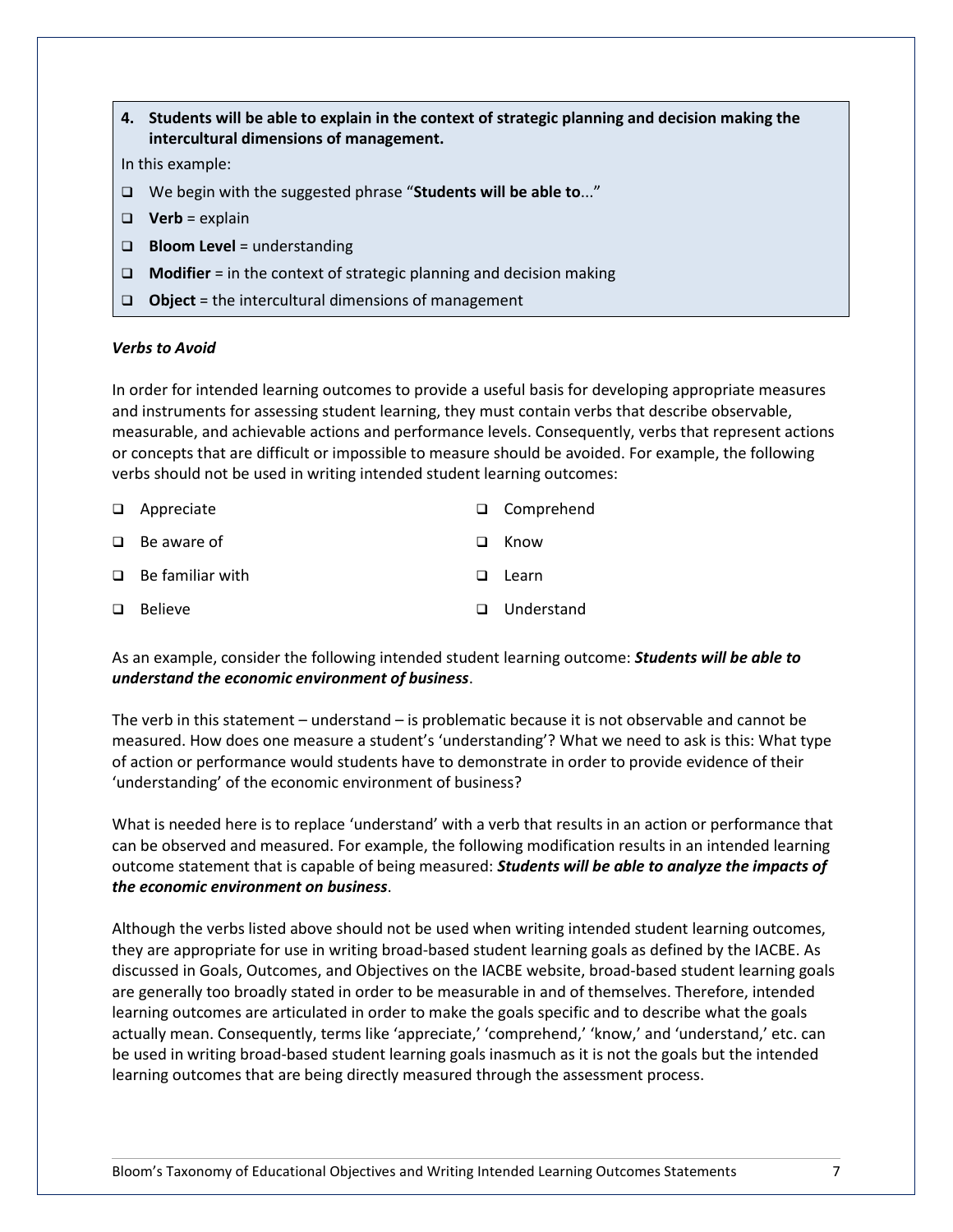### <span id="page-10-0"></span>Characteristics of Good Intended Student Learning Outcomes

Statements of intended student learning outcomes should:

- $\square$  specify the level, criteria, or standards for the knowledge, skills, abilities, or competencies that students are expected to be able to demonstrate.
- $\Box$  include conditions under which students should be able to demonstrate their knowledge, skills, abilities, or competencies.
- $\Box$  contain active verbs.
- $\Box$  be measurable.
- $\Box$  be expressed in ways that make them capable of being measured by more than one assessment tool, instrument, or metric.

#### <span id="page-10-1"></span>Guidelines for Writing Intended Student Learning Outcomes Statements

In writing statements of intended student learning outcomes, an academic business should ensure that its statements:

- $\Box$  are aligned with the academic business unit's mission and broad-based student learning goals.
- $\Box$  clearly describe the type and level of learning that are expected of graduates of the business programs, i.e., they should specify (i) the areas/fields that will be the focus of assessment, (ii) the knowledge, skills, abilities, and competencies that students are expected to acquire in those areas/fields upon completion of their programs of study, (iii) the depth of the knowledge, skills, abilities, and competencies that students are expected to demonstrate.
- $\Box$  are distinct and specific.
- $\Box$  are expressed in terms of the overall program and not individual courses.
- $\Box$  are simple declarative statements that are capable of being assessed by a single assessment method, i.e., they should not be complex statements that combine multiple intended outcomes into a single statement requiring the use of multiple assessment methods.

(**Example of a Complex or Combined Statement**: *Students will be able to recognize and solve complex business problems and effectively communicate the solutions in oral business presentations to professional audiences*. This statement would require two different assessment measures since the instrument required for assessing a student's ability to recognize and solve problems would be different than the instrument needed for assessing oral communication skills.)

- $\Box$  are expressed in ways that make them capable of being assessed by more than one assessment tool, instrument, or metric, i.e., they should not impose restrictions on the number or type of assessment methods that can be used to measure the extent to which students are achieving the desired outcomes.
- $\Box$  are expressed from the students' perspective and not in terms of what the academic business unit will do, will provide, or intends to accomplish.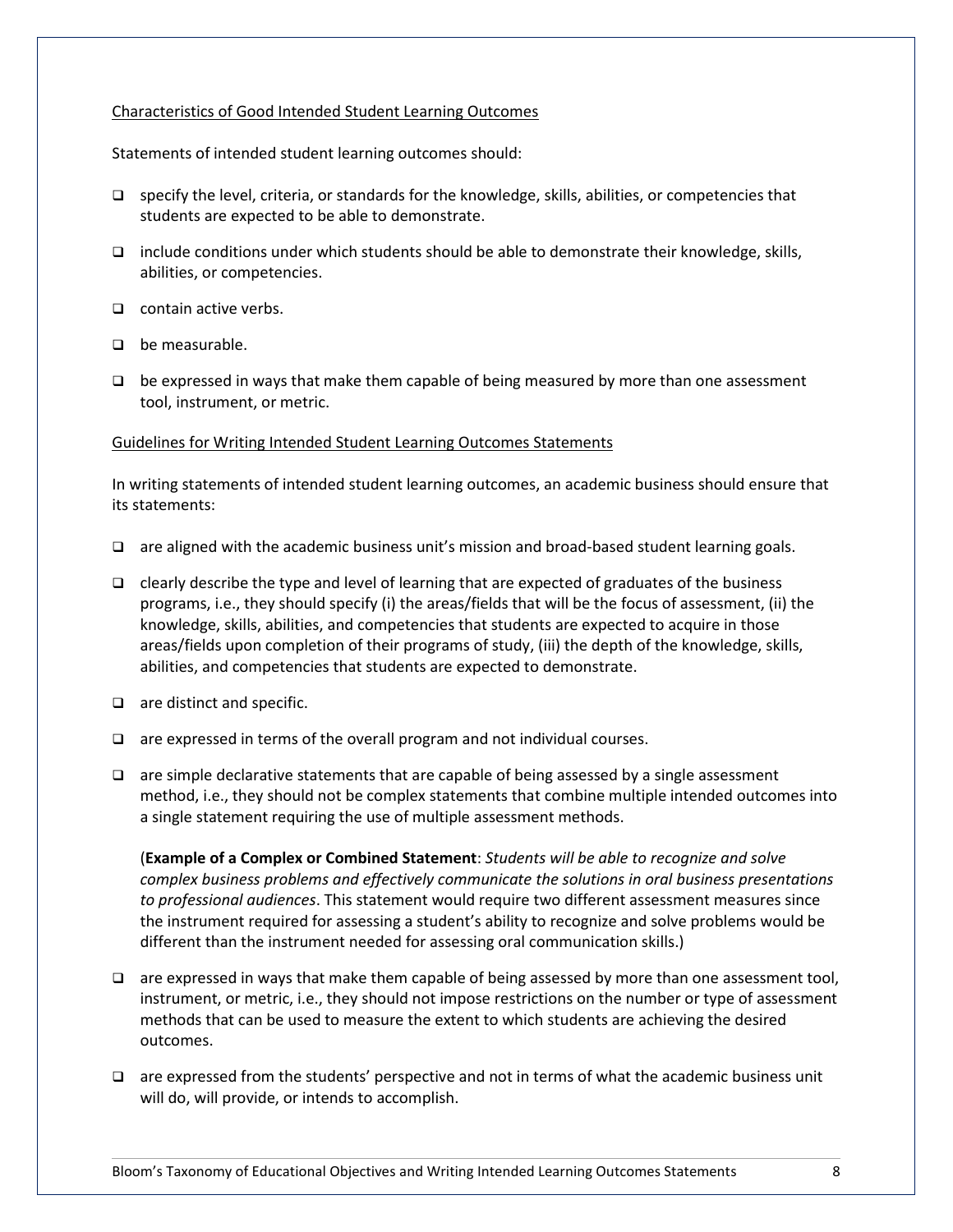# <span id="page-11-0"></span>Checklist for Writing Intended Student Learning Outcomes Statements

The following table provides a checklist for academic business units to use in writing clear and effective statements of intended student learning outcomes for their business programs.

| <b>Checklist for Writing Intended Student Learning Outcomes</b>                                                                                                                                                                                                                                                                                                             |
|-----------------------------------------------------------------------------------------------------------------------------------------------------------------------------------------------------------------------------------------------------------------------------------------------------------------------------------------------------------------------------|
| The statements specify the level, criteria, or standards for the knowledge, skills, abilities, or<br>competencies that students are expected to be able to demonstrate.                                                                                                                                                                                                     |
| The statements include conditions under which students should be able to demonstrate their<br>knowledge, skills, abilities, or competencies.                                                                                                                                                                                                                                |
| The statements are written using active verbs that specify definite, observable behaviors or<br>performance levels.                                                                                                                                                                                                                                                         |
| The statements are measurable.                                                                                                                                                                                                                                                                                                                                              |
| The intended student learning outcomes are distinct and specific to the business programs.                                                                                                                                                                                                                                                                                  |
| The intended student learning outcomes are aligned with the academic business unit's<br>mission and broad-based student learning goals.                                                                                                                                                                                                                                     |
| The statements specify (i) the areas/fields that will be the focus of assessment, (ii) the<br>knowledge, skills, abilities, and competencies that students are expected to acquire in those<br>areas/fields upon completion of their programs of study, (iii) the depth of the knowledge,<br>skills, abilities, and competencies that students are expected to demonstrate. |
| The intended student learning outcomes are expressed in terms of the overall program and<br>not individual courses.                                                                                                                                                                                                                                                         |
| The statements are simple declarative statements that are capable of being assessed by a<br>single assessment method, i.e., they are expressed in ways that do not combine multiple<br>intended outcomes into a single statement requiring the use of multiple assessment methods.                                                                                          |
| The statements are expressed in ways that make them capable of being assessed by more<br>than one assessment tool, instrument, or metric.                                                                                                                                                                                                                                   |
| The statements are expressed from the students' perspective and not in terms of what the<br>academic business unit will do, will provide, or intends to accomplish.                                                                                                                                                                                                         |
| It is possible to collect accurate and reliable assessment data for each intended learning<br>outcome.                                                                                                                                                                                                                                                                      |
| The statements can be used to identify areas for changes and improvements.                                                                                                                                                                                                                                                                                                  |
| Considered together, the intended student learning outcomes accurately reflect the key<br>desired learning results for each of the academic business unit's programs.                                                                                                                                                                                                       |

For any checkbox that remains unchecked in the list above, you will need to review your intended student learning outcomes and revise them accordingly before submitting your outcomes assessment plan to the IACBE.